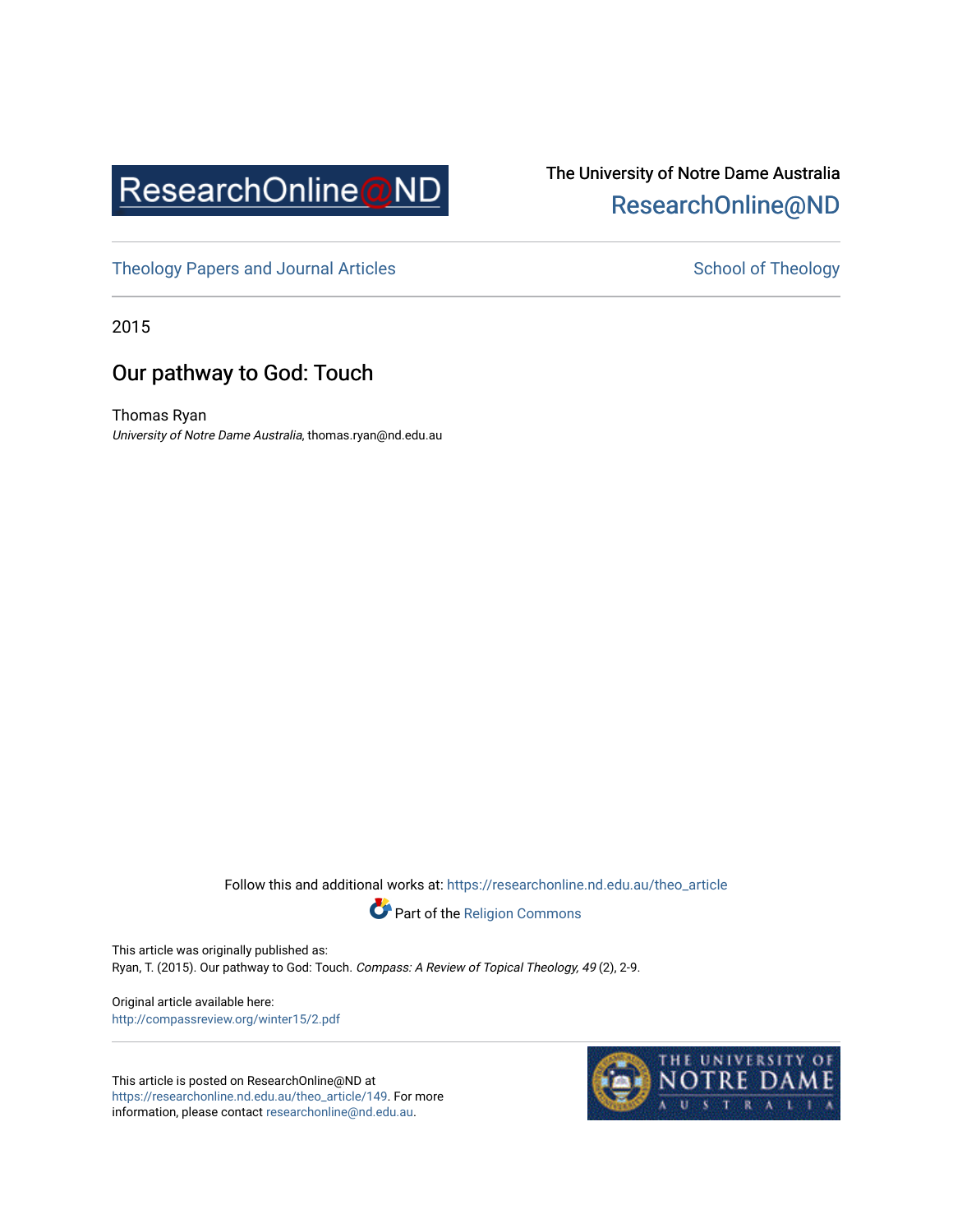### **This article was originally published:**

Ryan, Tom. (2015) Our pathway to God: Touch. *Compass: A Review of Topical Theology*, 49(2): 2-9.

**Available at:** http://compassreview.org/winter15/2.pdf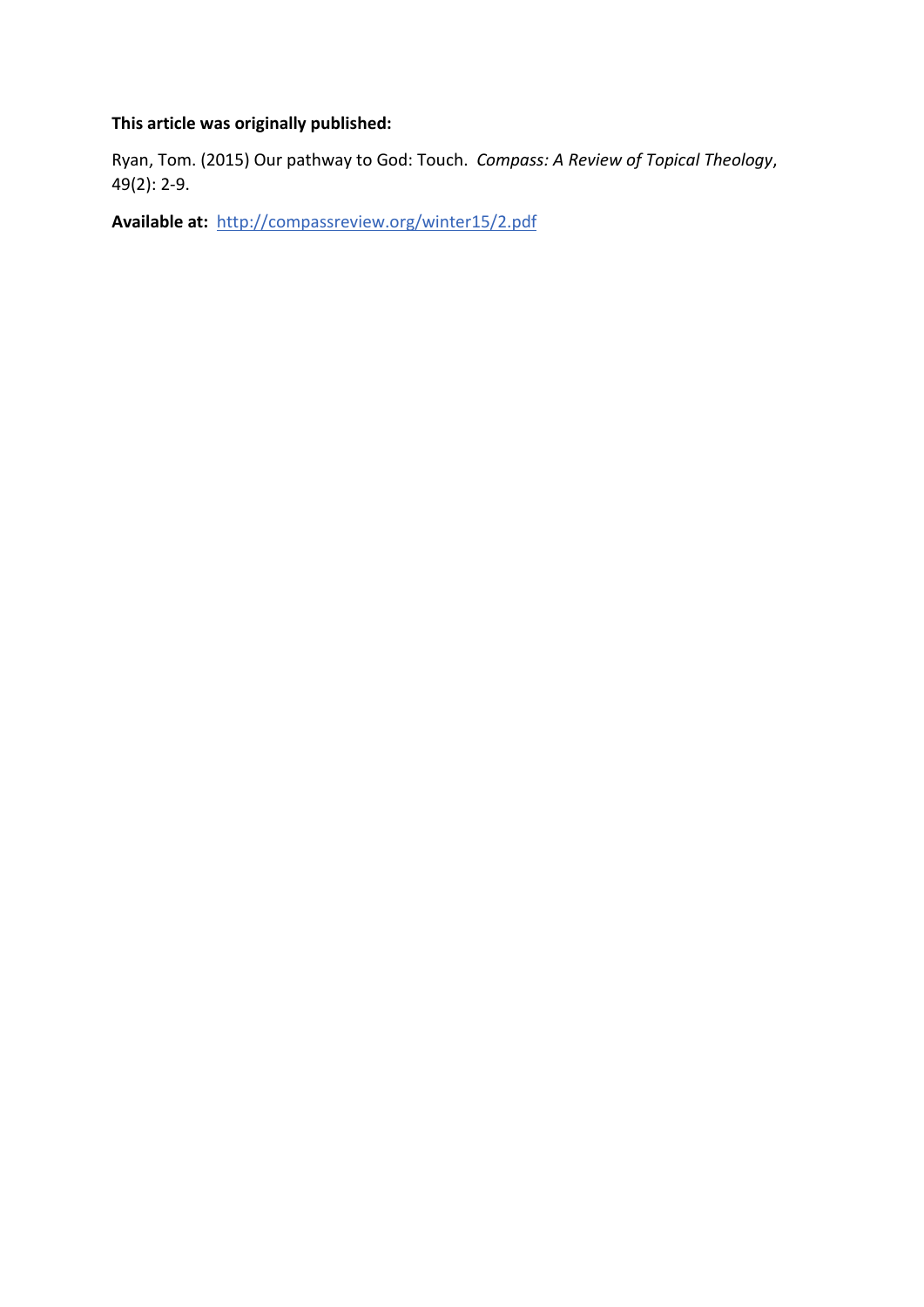# **OUR PATHWAY TO GOD: TOUCH**

#### **TOM RYAN SM**

**IN LITERATURE speaking of touch, prayer** and God, the text most often used is one cited in the previous article on Sight in this journal. In 1 John 1:1, the witnesses of the N LITERATURE speaking of touch, prayer and God, the text most often used is one cited in the previous article on Sight in this incarnation say how 'we…have touched with our hands…the Word, who is life.' This underlines what is more explicitly stated in the Prologue of John's Gospel: 'The Word was made flesh, he lived among us, and we saw his glory, the glory that is his as the only Son of the Father, full of grace and truth' or in Paul's comment that 'the full content of divine nature lives in Christ, in his humanity' (Col. 2:9). These texts highlight how touch is immediately associated with embodiment, of God embodied in Jesus, and of the central role materiality plays in revealing the glory of God.

Similarly, recourse was earlier made to Augustine: 'you *touched* me, and I burned for your peace.' The response to God's touch, for Augustine, is marked by its affective quality. He is moved by the divine gesture. More importantly, once aroused his whole person feels impelled to respond with deepened desire and intense devotion.

In the light of these texts, touch, perhaps uniquely amongst our senses, engages us in our identity as embodied beings, in our vulnerability, in the relational aspect of personhood and in faith as a knowing of God. Let's explore these.

#### *Traces of the Divine*

There is something primordial, with touch. We resort to it when someone is lost for words—a reassuring hand, a gentle hug. Even in silence, something is still communicated.

When words hit a wall, touch can open a door, even to a person's inner depths so that, perhaps in tears, they can be shared.

Again, with a couple, a touch of the fingers can signal a shift to another level in the relationship. Its growth can be measured by the various stages of physical intimacy. Alternatively, it is touch that suggests the space around our person. When we are hurt, we instinctively protect ourselves ('don't touch me'). Even (or especially) in emotional pain, it is through our bodies that our vulnerability is expressed.

Again, our body is a marker of who we are. We leave clues of our presence everywhere. Personal identity is captured in the uniqueness of the fingerprint or of DNA. As the burglar will cover the soles of his shoes or wear gloves so too will the detective at the crime scene so as not to 'contaminate' the crime scene.

We cannot hide from our bodies. Our bodies, especially touch, 'give us away' (an apt phrase, as we shall see later). It is in the sense of touch, in particular, that the mystery of our humanity is captured. In a way, all our senses can be reduced to touch - through light or sound waves for sight and hearing or through molecules for taste, smell and touch. What does this say about God and us? I will anchor these reflections in Mark 1:40-45 and John 20:24-9. We can gather insights from these texts about touch in relation to a) God, vulnerability and suffering; b) the knowing of faith.

#### *What Jesus' Touch Reveals about God*

In Mark 1: 40-45, notice how Jesus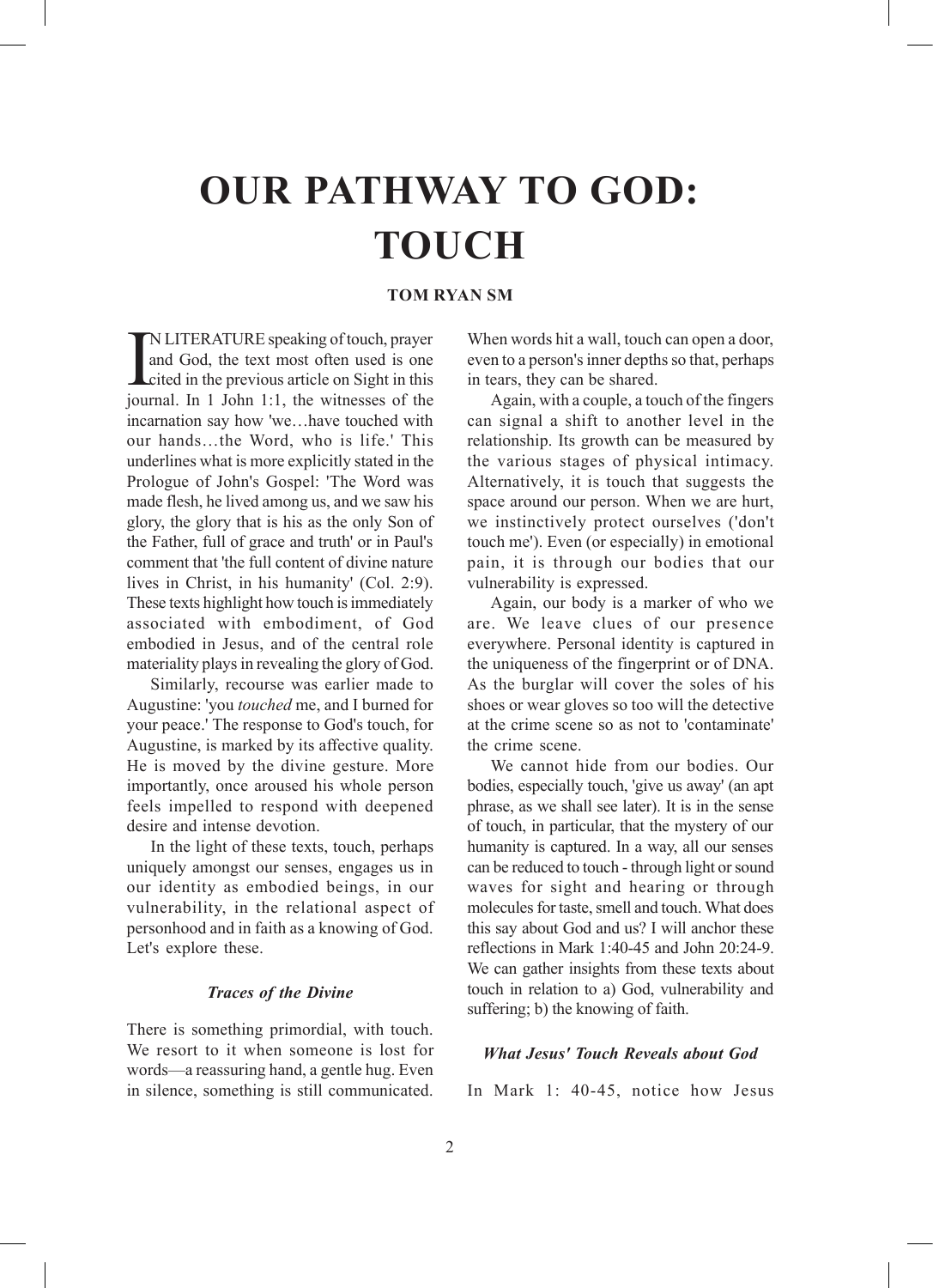spontaneously reaches out to make physical contact with the leper through touch. Think of other times when he does this. It is almost as if Jesus could not help himself. His deep compassion urges Him to reassure, to console, to heal, especially through physical contact.

Here, Jesus' physical contact is with the leper, namely, someone 'unclean.' In a closeliving community, heightened sensitivity to communicable skin conditions that aren't understood is further compounded by a religious aura. The skin complaint is both contagious and a pointer to someone being at odds with God ('sinful'). In a sense, they are 'quarantined' but it takes the form of extreme religious and social exclusion.

There are two 'risks' here. The man ignores the Law's prescriptions and approaches Jesus and begs for help. He not only believes that Jesus has the power to make him clean, 'a power the biblical tradition attributes to God alone.' Like other desperate figures in Mark's Gospel (*e.g*. woman with the hemorrhage 5: 25-34), 'he displays a faith prepared to break through barriers.'1

There is also a risk for Jesus. Physical contact with the 'leper' renders Jesus ritually unclean, hence, socially and religiously excluded. Unable to attend the Synagogue, Jesus has to live temporarily on the fringes of the community. He is like an outcast, existing in a condition from which the healed man had been freed.

Here, we find God, in love and compassion, embracing our vulnerable humanity and, in the process, revealing a divine vulnerability to suffering. Jesus is open to rejection, to physical and emotional pain. From the start of his public life, Jesus shows, in his contact with others, his desire to be in solidarity with all humanity, especially with society's victims. This episode, then, is not an isolated act. Byrne points out that it 'anticipates the whole costly 'entrance' of the Son of God into the 'uncleanness' and alienation of the human situation that will



*Tom Ryan, a Marist priest, is an Honorary Fellow of the Australian Catholic University and an Adjunct Associate Professor of the University of Notre Dame Australia.*

come to a climax as he dies on the cross.'2

Touch, in this context, has two complementary aspects. Jesus, in touching the man in 'all his dehumanizing disfigurement, so in his Passion, he most radically 'touches' the whole human condition.' Alternatively, in subverting the unclean/clean boundary, being 'unclean' is not something that Jesus 'catches' from physical contact. The opposite is the case. All who, despite 'feelings of moral or physical disfigurement' approach Jesus in faith 'catch' healing and wholeness from him.'3 Divine 'touch', in its vulnerability, is both inclusive and life-giving. Again, we see here how touch is inherently relational. We can see and hear from a distance. But touch is the sense that engages us most closely. It is related to the whole person as an embodied subject. To paraphrase Newton's Third Law of Motion: you cannot touch without being touched back. But more can be said about touch, compassion, vulnerability and suffering.

#### *A God Who Suffers*

In his study of kenotic theology, Oliver Davies argues that compassion exposes the other-orientated character of consciousness, hence, of existence as inter-subjective. To be moved by compassion is a feature of the structure of consciousness.<sup>4</sup> He draws on Martha Nussbaum's defence of compassion as 'the basic social emotion.'5 Aquinas is of the same view when, for instance, he cites St. Ambrose on the Good Samaritan (Luke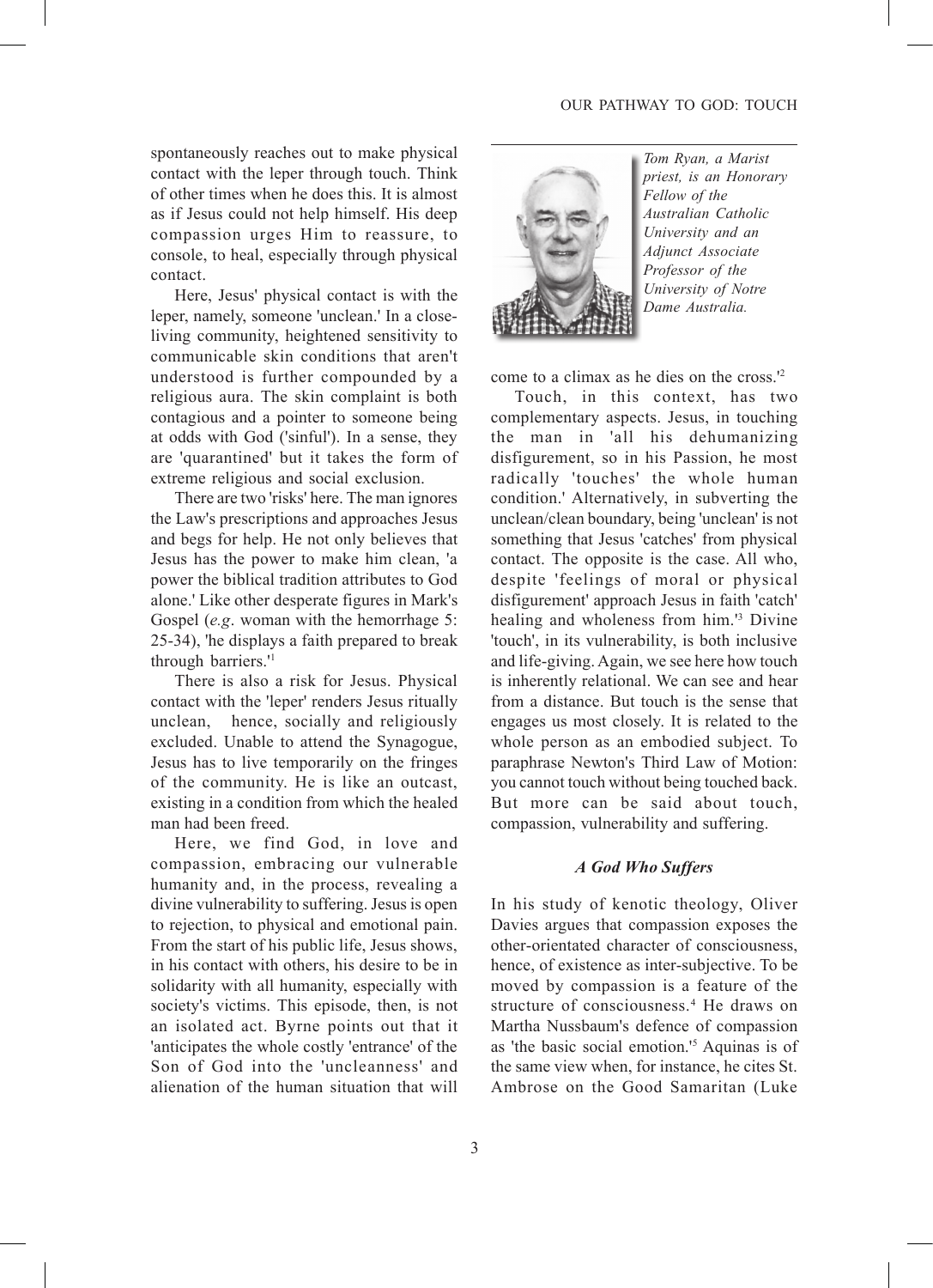10:37). 'For relationship does not make a neighbour, but compassion, for compassion is according to nature.<sup>6</sup> For nothing is so natural as to assist one who shares our nature.' Both Aquinas and Davies argue that, in compassion, one can discern an identifiable triadic structure: we are exposed to another's distress (cognition), we feel moved by what we see (affective) and we take active steps to try to remedy it (volitional). These elements are present in Jesus encounter with the leper. Davies' aim is a phenomenological study on how the compassion of God accomplished in Jesus Christ is 'an epiphany of infinite being',7 something again reflected in the same incident.

If Jesus is the fullest revelation of God, what can we learn here? There are two aspects for consideration.

First, we look to Aquinas and his treatment of compassion and mercy. He argues that *misericordia* (connoting alleviating distress and extending forgiveness) is most properly attributed to God such that God's power is revealed 'most of all' (*maxime*) in divine compassion and mercy. Aquinas appeals to the Church's worship to clinch his argument.<sup>8</sup> He cites what is now the Collect for the 26th. Sunday of Ordinary Time): 'O God, you manifest your almighty power above all by pardoning and showing mercy…' In addition, Aquinas's fellow Dominican Meister Eckhart said, 'You may call God love; you may call God goodness; but the best name for God is Compassion.'9

Elsewhere, Aquinas says that compassion and mercy are the source of all God's works. In so doing, Aquinas uncovers in *misericordia* a third dimension, beyond relieving distress and offering forgiveness. It befits God to compensate for creaturely limitation, impelling it towards further selftranscendence.10 There is a certain convergence between Aquinas and Davies for whom, compassion, with love, shares a foundational character 'so that it is not so much a particular virtue as a selfdispossessive attitude of mind which makes the particular virtues possible.'11

Second, if, as Aquinas argues, it is through *misericordia* that we can have some understanding of what is uniquely constitutive of the divine identity, we are still left with a question: in what way can we speak with any truth about the 'suffering' of God? How do we preserve divine perfection yet take seriously the divine vulnerability where the triune God is moved, as the Scripture says, to his very depths?

Aquinas observes that, because of the unity of divine and human natures in a single person, Jesus of Nazareth, it is possible to say that Jesus' suffering is itself the very suffering of God.<sup>12</sup> Jacques Maritain points out that Aquinas's response, while true, 'leaves the mind unsatisfied.'13 How can we speak of divine distress at our distress, as an element in the perfection of the divine Being and also as an expression God's knowing and loving? Alternatively, as Maritain expresses it, '[S]hould we not say of mercy, then, that it exists in God according to what it is, and not only according to what it does?'14 Together Aquinas and Maritain offer an approach to this mystery.

If God is considered as the plenitude of Being, Aquinas says that all created goodness arises from divine loving.15 By viewing compassion or the 'pain of God' in terms of the depth of God's being and love, one can appeal, as does Maritain, to the notion of divine perfections that are *nameless* and implying no imperfection. He argues that compassion and mercy exist in God as a perfection of the divine being

for which there is no name: a glory or splendor unnamed, implying no imperfection, unlike what we call suffering or sorrow, and for which we have no idea, no concept, and no name that would be applicable to God.<sup>16</sup>

Maritain notes that the suffering of human love is a reality that is not totally negative. Together with its 'deprivation,' it carries something positive, noble, fertile and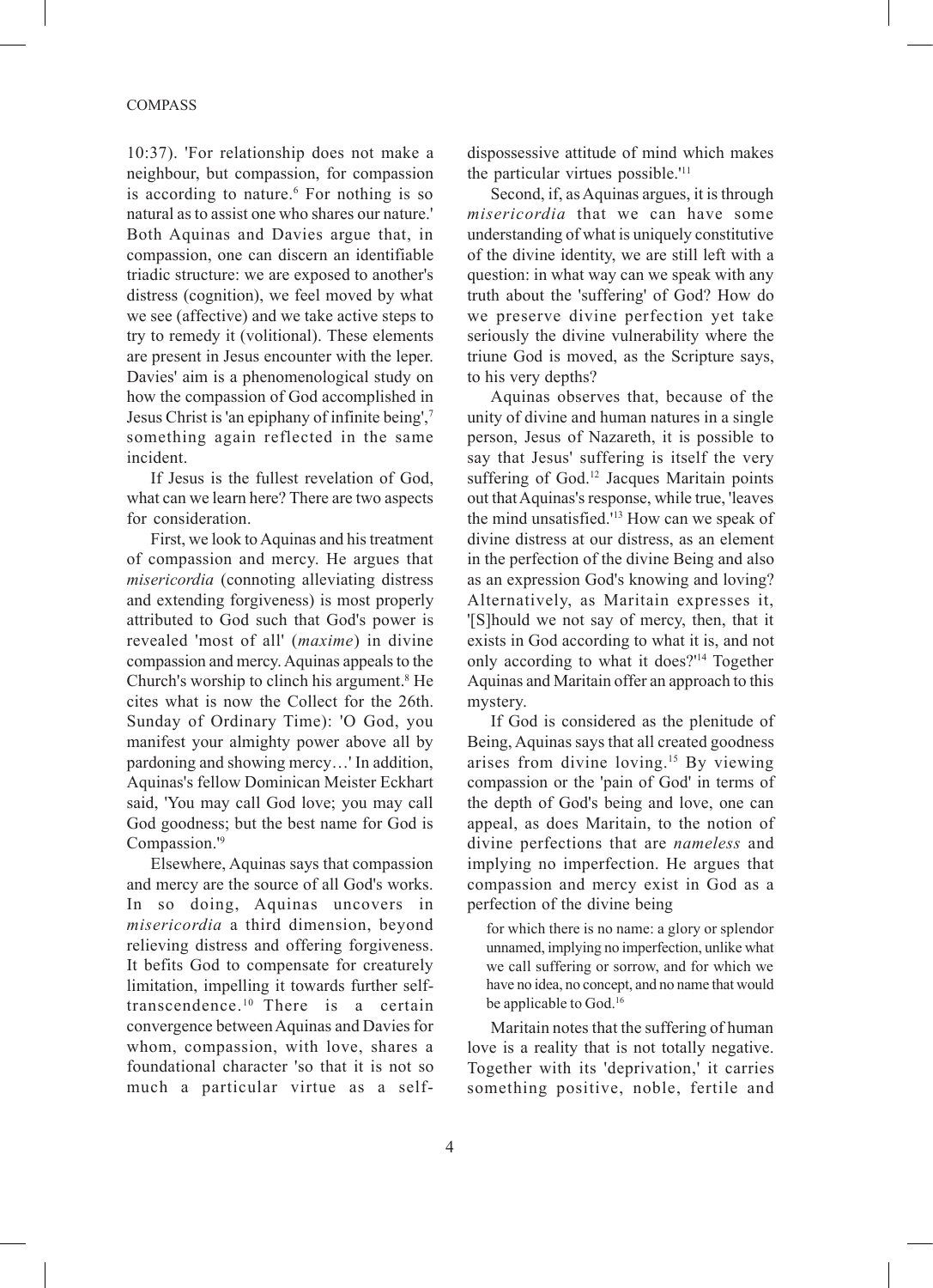precious, in other words, a perfection. Its analogate in God, namely, its unnameable and deeply mysterious 'exemplar,' is the merciful suffering of God as a part of God's 'happiness and beyond what is humanly conceivable.'17 There is, undoubtedly, suffering that is not compatible with the absolute perfection of God. Nevertheless, Maritain argues, there is a 'hurt of God,' a reality beyond concepts and language, that is a pure perfection. The deep mystery of the unspeakable sorrow that evil, sin and suffering causes God brings, not divine disintegration, but rather reveals the 'unsuspected grandeur' of the Godhead. The human analogate of this unutterable 'hurt' or compassion as a perfection in the heart of God is *magnanimity*—'the nobility that sorrow carries with it when it is overcome by greatness of soul.'18

In reflecting on touch as associated with vulnerability and suffering, both human and divine, the spotlight has fallen on compassion (co-suffering). In sharing in the divine life, we too are inescapably called to 'be compassionate as your Father is compassionate' (Lk. 6:36). Here, we can learn from the French School of Spirituality where the transformation wrought by the divine indwelling (deification) is seen in the context of Jesus and his earthly life.

In being united to Jesus, we can, now, unite ourselves to his interior 'states' that encapsulate, so to speak, the different moments of his life, death and resurrection. We can make our own—for our salvation and sanctification—the essence of the mysteries of Jesus in the womb of the Virgin, born at Bethlehem, hidden at Nazareth, preaching and healing in Galilee and Judea, suffering and dying in Jerusalem, risen and ascended into heaven. We can share both in the compassion of Jesus as he touches the leper and in His vulnerability in being a social outcast. By pondering prayerfully the details of the Gospel narratives, we are to penetrate beyond the event itself to the attitude of

Jesus towards his Father and towards his fellow human-beings. We are called to share in divine magnanimity noted above the 'nobility that sorrow carries with it when it is overcome by greatness of soul.' This brings us to another phase of the discussion.

#### *Touch and the Knowing of Faith*

Let's ponder John 20: 24-9 with the help of Francis J Moloney.19 Though surrounded by the signs of Easter faith (peace and joy), Thomas remains in the darkness of unfaith. Notice how Thomas' final step to faith in the Risen Jesus is by his Master's appeal to touch. This is consistent with the other scenes after Jesus had risen. Reassurance comes from something 'bodily'—eating fish, Mary Magdalene hearing her name, the disciples recognizing Jesus in the breaking of the bread. Thomas' first step towards faith is that he is 'only prepared to lay aside his unfaith if the risen Jesus meets his criteria', namely, that Jesus be 'touchable.' In the appearance eight days later, Jesus offers to 'fulfill Thomas's conditions' but also to go beyond faith based on certain conditions: 'put your finger here: look, here are my hands. Give me your hand; put it into my side. Doubt no longer but believe.' Thomas forgets the ritual he requested of touching Jesus' wounds. He responds to the challenge of faith with 'My Lord and My God.' <sup>20</sup>

But this scene underlines two other points. First, It anticipates the words of 1 Peter 2:24-25 that allude to Isaiah 53:4-5: 'through his wounds you have been healed.' Or as another phrase says: 'Where he (Jesus) is most disfigured, there he is most glorified.' When is Jesus revealed as most fully human and most fully God? It is in the self-giving love in his death, at the point of being torn between abandonment and surrender. When Jesus is most helpless, he is most open in his humanity to receiving the 'utter fullness of God.' We image God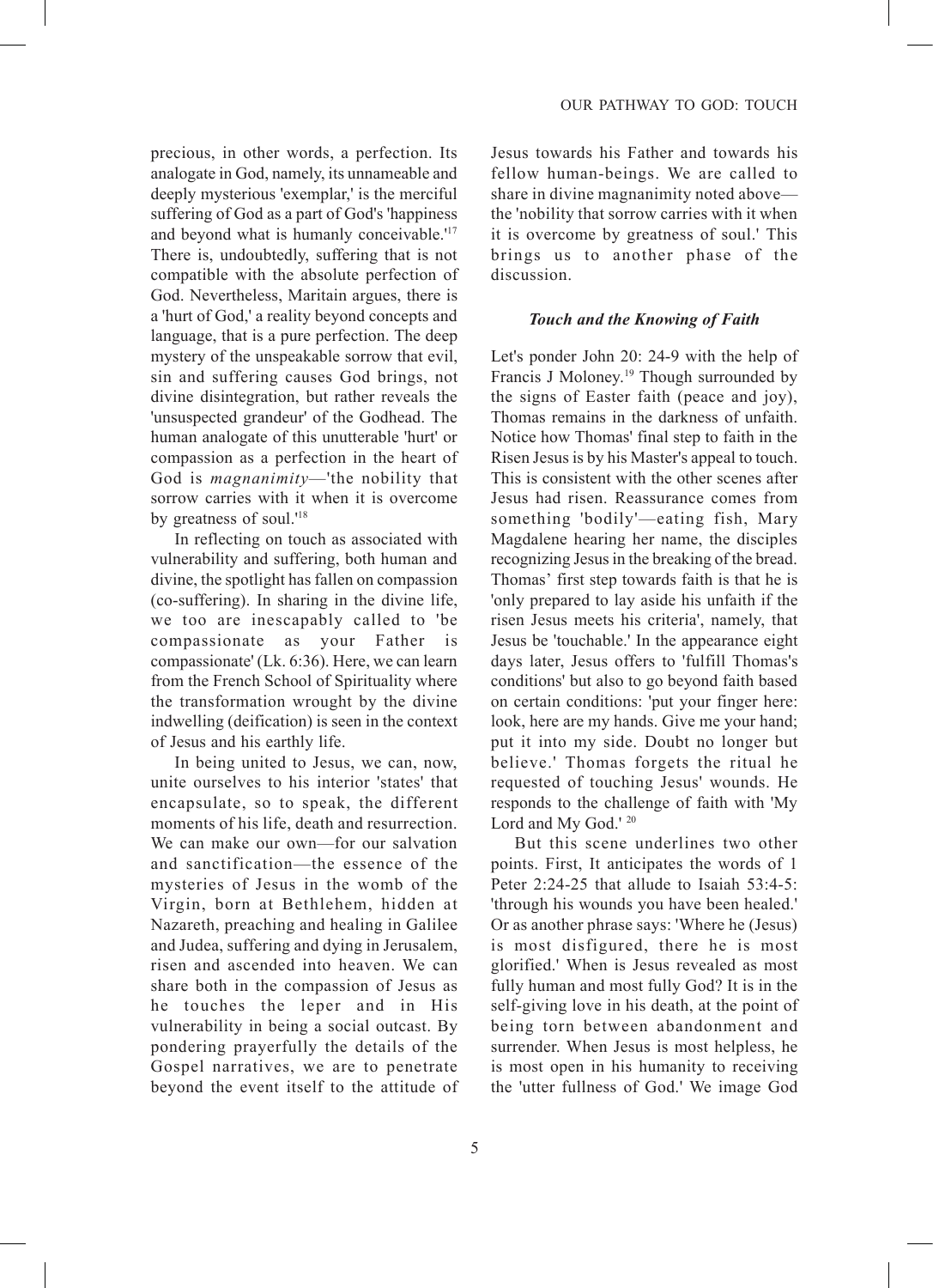#### **COMPASS**

and grow in divine likeness in same pattern in our flawed, wounded but loved and redeemed humanity.

Second, Thomas's faith journey, as with that of Mary Magdalene, looks ahead to future generations, to the readers of the Gospel story. 'There is a 'quality of faith without sight surpassing the faith that generated Thomas's confession.' This faith is not dependent on the physical presence of Jesus (as in seeing and touching) but characterizes those who 'believe *in the absence of Jesus*' 21 (to be discussed in the final section of this article).

#### *Touch and Relationships.*

We saw earlier how we can see and hear from a distance and that touch is the sense that engages us most closely in that it is related to the whole body. There is something essentially relational about touch. Hosea uses the image of God as a parent who lifts Israel as 'an infant close against his cheek' (11.18). Touch can range from brushing against someone, to placing a reassuring hand briefly on another's, to holding, hugging, embracing, clinging or kissing. With touch, there is a trajectory towards increasing union and intimacy. There is also the regenerative and healing power of touch. Diarmuid O'Murchu reminds us that, through touch, we 'begin to experience both the complexity and the intimacy of the mystery within which we are held.<sup>'22</sup>

Touch is closely linked with our sexuality. Both are used as metaphors in God's relationship with us. God is the passionate and faithful Lover (see *The Songs of Songs*). Pope John Paul II notes how we can discover 'in the body the anticipatory signs, the expression and promise of the gift of self.'23 Timothy Radcliffe says that sexual intimacy is saying through the body 'I give myself to you, without reserve, now and forever, and I receive all of you as a gift'24 It is an act of 'telling the truth' with our bodies in an act of mutual sharing of vulnerability. Our bodies truly 'give us away.'

This captures beautifully how our sexuality gives us a glimpse of the way God holds us in his arms and treasures us. It also reminds us that we are called to image God in our bodies and our sexuality. We are meant to delight in the other person, in their very existence, in their vulnerability, just as God delights in us.

It is through our bodies that we *belong.* Our bodiliness is the very site of worship. It mediates God's presence and action, as in the sacraments. It is in our bodies that are baptized. We are anointed on the skin with oil, nourished with consecrated bread and wine. Without our body, where do we belong? The early Christian author Tertullian said that 'the flesh is the hinge of salvation.' Without the gift of my body, I cannot be my true self. I cannot be an image of God. The Word Made Flesh is God's guarantee of this. It is summed up in 'this is my body, given for you.'

Touch and its suggestions of depth and belonging remind us that we do *not pray alone*. It is always in Jesus to the Father. It is always within the community of faith. Finally, in *Meeting Mystery*, Nathan Mitchell reminds us that prayer is about '*being* connected and *making* connections'—to God, people, and the world around us.

A final thought in this section. Sometimes, we often struggle to accept that we are images of God precisely as embodied beings. Do we really believe that God's fullness is given and revealed in the humanity of Jesus?

There may be two reasons for our difficulty. First, bringing desires, body and spirit into harmony is a struggle. We can easily think that the body is the seat of sin. But, in fact, it is the will.

Second, 'body' and 'flesh' in Scripture need to be carefully understood. God loves the 'body' in which, as we know, Jesus expresses the fullness of his divinity. The word 'flesh' (Greek *sarx*) for Paul denotes 'the whole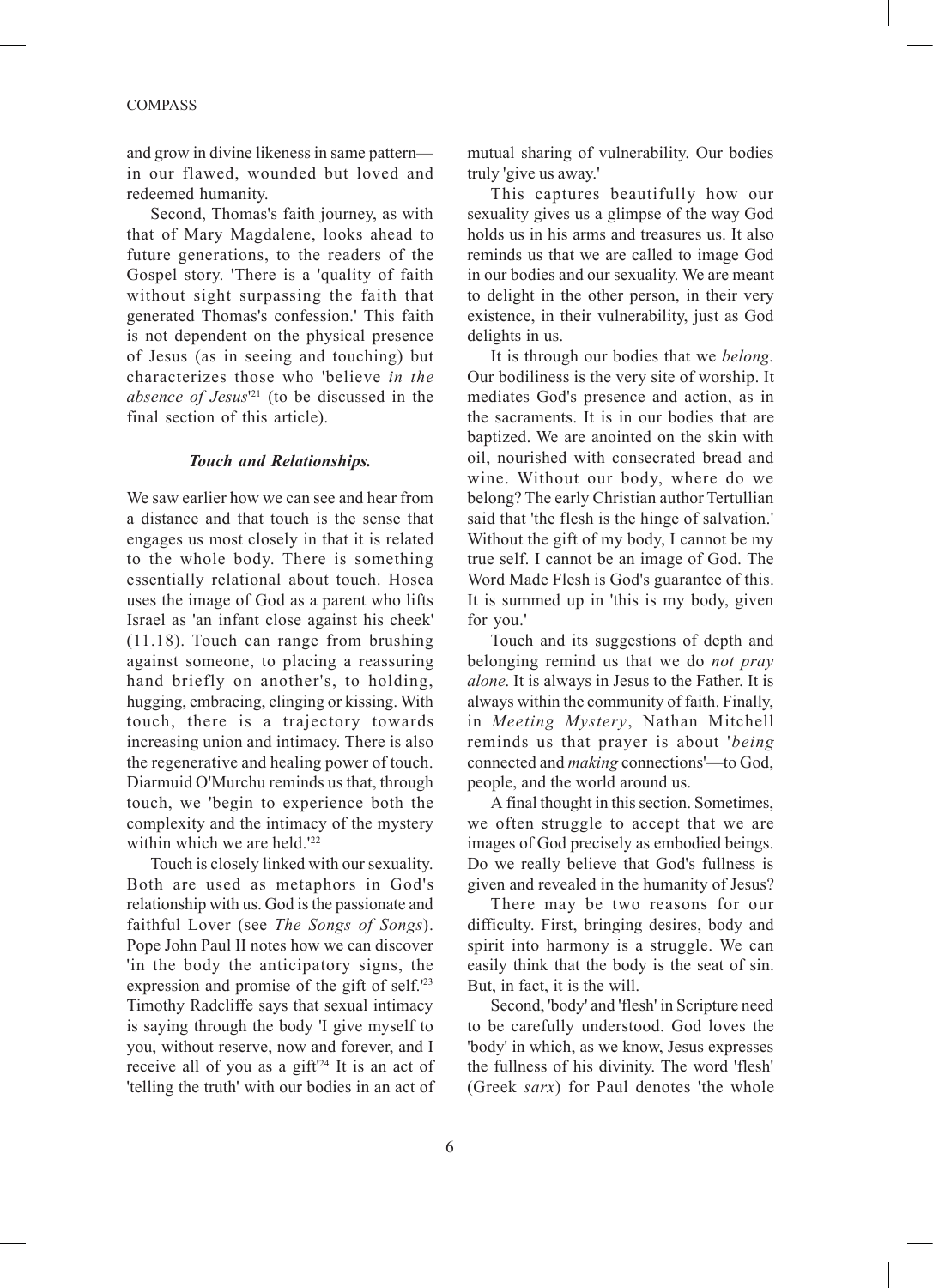person from a particular aspect: the aspect of frailty, mortality, proneness to sin, hostility to God…it is in the flesh that sin gets its base of operations in human nature.'25 The 'unspiritual' aspect of the total self is what pulls me away from God or opposes God. It describes radical selfishness and the desire to be completely autonomous—to set our own boundaries of the moral universe. Alternatively, *pneuma* denotes the whole person as open to God (as 'spiritual') and one can only persevere in the spiritual combat with the help and energy of the Spirit (*Pneuma*). . This is the inward struggle Paul talks about in Romans Ch. 7. It is not a battle between 'spirit' (good) and body or 'flesh' (evil]).

This brings us to our final consideration: how faith in God is expressed in terms of 'touching God' or 'being touched by God.' How is this understood figuratively and analogically in the Christian spiritual tradition?

#### *God: Touching and Being Touched*

It was noted in an earlier article that hearing best captures the receptive/reactive aspect of interpersonal relationships and, in particular, the call/response dynamic with God. But taste and touch seem best attuned to capturing the increasing sense of closeness in relationship and to their intimate and unitive aspects. This appears to be the approach of some writers in the tradition, particularly in relation to the knowing of faith as expressed by recourse to the language and imagery of the five senses. Our focus is on the sense of touch found in the knowing of faith in the Risen Lord who is present but also, in a physical sense, absent (as discussed above concerning John 20).

We have noted, in earlier discussions, that the practice of analogical recourse to the bodily senses for imagery to describe the soul and spiritual realities generally was common to all traditions in the patristic and medieval

periods. Denys Turner observes that a distinct feature of voluntarist traditions of Medieval spirituality was that their imagery was derived by analogy from the senses of touch, taste and small rather than those of sight and hearing.<sup>26</sup> For instance, twelfth and thirteenth century writers such as Alexander of Hales, Thomas Gallus, Bonaventure and Bernard of Clairvaux took the *Song of Songs* as their point of departure. For them, in the mystical ascent, spiritual sight and hearing 'were toppled by spiritual touch as the mode of perception implying a closer contact with the subject.' This insight is aligned with Augustine's dictum: 'touch is the end of knowing.'27 Where a more intellectual approach gave priority to sight and hearing in relation to those other three senses linked to the body's vital needs (as for Aristotle), this more affective approach follows the Dionysian principle: 'the higher a reality is on the scale of excellence the more appropriate it is to use images of lower things to describe it.' Hence, the higher forms of theological contemplation are 'best imaged by the lower senses of touch, taste and smell.'28

Alexander of Hales is illuminating on touch. He arranges the senses in terms of proximity to their object. Faith's vision and hearing of divine things as truth are the most distant. The most ''intimate and certain knowledge of God' comes from the perception of divine goodness through scent, taste and especially touch. With touch, there is a form of direct and immediate contact such that, like taste, one cannot but be affected by what is apprehended. For Alexander (and Bonaventure), when describing intimacy with God, touch (and taste) have priority. Following 1 Cor 6: 17 ('But anyone who is joined to the Lord is one spirit with him'), touch belongs to charity and is an act of adhering, namely, when one perceives through experience that 'one is one spirit with God.' Coolman notes that, for Alexander, as for Thomas Gallus and Augustine, the goal and fulfillment of 'all spiritually sensuous knowledge' is to 'touch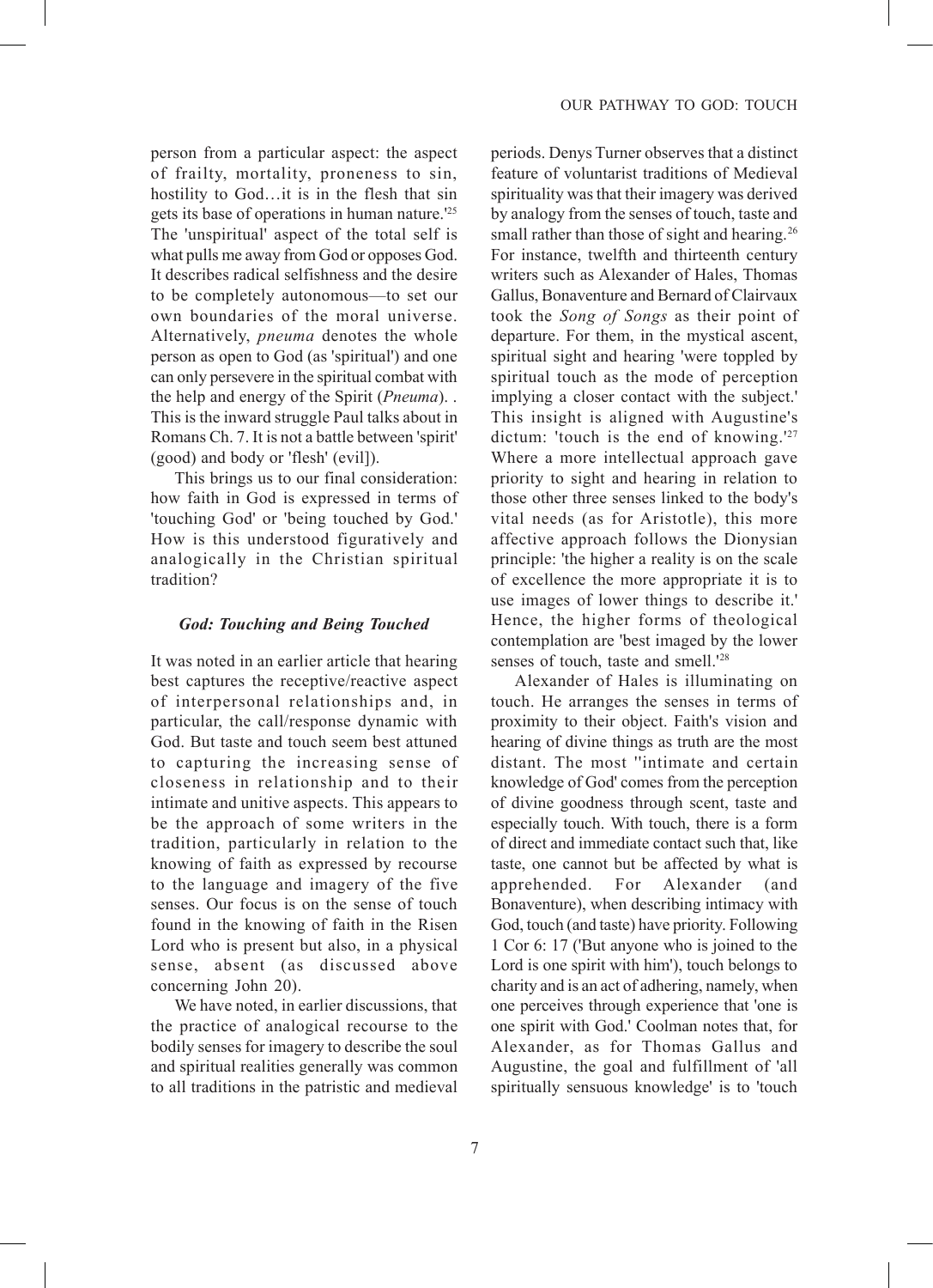#### **COMPASS**

God.'29

Continuing this theme into the twentieth century, Mark McInroy points out that for Karl Rahner, in his reading of Bonaventure on the spiritual senses, 'spiritual touch confers an immediate experience of God that takes place in the *apex affectus*, the 'deepest' part of the human being. Through the touch of God at this deepest point, there arises a consciousness of this direct union of love without any active role of the intellect. The soul experiences God immediately in the ground of its being …all knowledge is left behind 'and the experience remains obscure …God is here the dark fire of love.'30

#### *Conclusion*

The sense of touch, whether viewed physically or figuratively, has a unique role in prayer, in our relationship with God and in our spiritual journey. Its inherently bodily character captures both human vulnerability and the impulse towards union. Its expression, through hands and bodily contact, can follow a path from momentary contact through to caressing and embracing. Perhaps touch is the

1. Brendan Byrne, *A Costly Freedom A Theological Reading of Mark's Gospel* (Strathfield, NSW: St. Pauls, 2008), 49.

2. *Ibid.*, 51.

3. *Ibid.*, 51.

4. Oliver Davies, *A Theology of Compassion: Metaphysics of Difference and the Renewal of Tradition* (United Kingdom: SCM; USA: Grand Rapids Mich: Eerdmans, 2001), 17.

5. Martha Nussbaum, 'Compassion: The Basic Social Emotion,' *Social Philosophy and Policy* 13:1(1996): 27-58. She has a later and more expanded treatment in *Upheavals of Thought.*

6. *Catena Aurea*, Trans. J.H. Newman (London: The Saint Austin Press, 1999), 377.

7. Davies, *A Theology of Compassion*, 271.

8. *Summa Theologiae* 2.2.30. 4 (Henceforth ST). 9. Cited in Matthew Fox, *A Spirituality Named Compassion* [Minnesota, MN: Winston Press, 1979], 34.

10. 'If we consider every work of God at its primary source, we see that *misericordia* is present. This is

sense that is most associated with giving and receiving and is paradigmatic of the Trinity's image in our person and relationships, It finds it fullest human expression in sexual intimacy where we 'give ourselves away' in an expression of shared vulnerability. It is for good reason that being touched by God in spiritual ecstasy is portrayed in erotic form, as in Bernini's sculpture of St Teresa of Avila. Touch and being touched can lead to surrender and trusting abandonment into the hands of another, epitomized in Jesus' cry from the cross in handing himself into the hands of his Abba Father.

Let's leave the final word to Morris West from T*he Shoes of the Fisherman*:

It costs so much to be a full human being that there are very few who have the enlightenment or the courage to pay the price...One has to abandon altogether the search for security, and. reach out to the risk of living with both arms. One has to embrace the world like a lover. One has to accept pain as a condition of existence. One has to court doubt and darkness as the cost of knowing. One needs a will stubborn in conflict, but apt always to total acceptance of every consequence of living and dying.

#### **NOTES**

because God, out of the abundance of His goodness, bestows on creatures what is due to them more generously than is demanded by what is fitting for a particular thing's nature' (*ST* 1.2. 21.4. Author's translation. Also, *ST* 1.25. 3, ad 3

11. Davies, *A Theology of Compassion,* 18.

12. ST 3.16. 2 - 4

13.Jacques Maritain, 'Quelques réflexions sur le savoir théologique,' *Revue Thomiste* 69 (1969) 5- 27 cited in Gilles Emery, OP, *Trinity, Church and the Human Person: Thomistic Essays* (Sapientia Press, 2007), 254.

14 Emery, *Trinity, Church and the Human Person*, 254. Italics in original.

15. 'The love of God is actively infusive and creative of the goodness of things' (ST I 20. 2).

16. Cited in Emery, *Trinity, Church and the Human Person*, 254.

17. Cited in Emery, *Trinity, Church and the Human Person,* 254.

18. Cited in Emery, *Trinity, Church and the Human Person,* 256. In this section, I have drawn on ideas